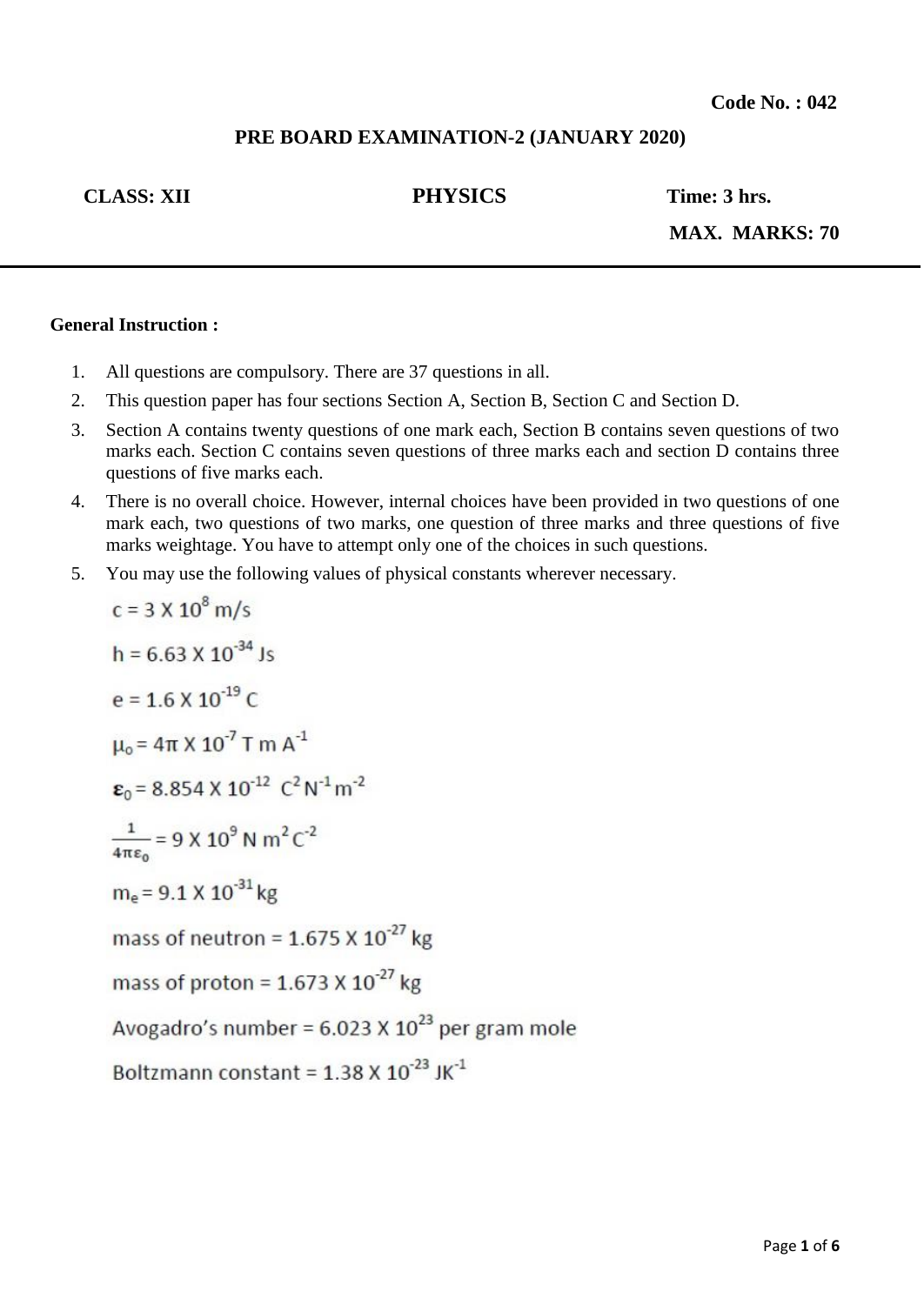## **SECTION A**

# **Directions (Q1-Q10) select the most appropriate option from those given below each question**

1) Two charges are at a distance d apart in air. Coloumb force between them is F. If a dielectric 1 material of dielectric constant K is placed between them, the Coulomb force now becomes (a) F/K (b) FK (c)  $F/K^2$  (d)  $K^2F$ 

| 2) | In a cyclotron, a charged particle                                                                                                 | $\mathbf{1}$ |
|----|------------------------------------------------------------------------------------------------------------------------------------|--------------|
|    | (a) undergoes acceleration all the time                                                                                            |              |
|    | (b) speeds up between the dees because of magnetic field                                                                           |              |
|    | (c) speeds up in a dee                                                                                                             |              |
|    | (d) slows down within a dee and speeds up between dees                                                                             |              |
| 3) | A magnetic needle is kept in a non-uniform magnetic field. It experiences                                                          | $\mathbf{1}$ |
|    | (a) a force and a torque                                                                                                           |              |
|    | (b) a force but not a torque                                                                                                       |              |
|    | (c) a torque but not a force                                                                                                       |              |
|    | (d) neither a force nor a torque                                                                                                   |              |
| 4) | Whenever the flux linked with a circuit changes, there is an induced emf in the circuit. This emf in 1<br>the circuit lasts        |              |
|    | (a) for a very short duration                                                                                                      |              |
|    | (b) for a long duration                                                                                                            |              |
|    | (c) forever                                                                                                                        |              |
|    | (d) as long as the magnetic flux in the circuit changes                                                                            |              |
| 5) | The self inductance L of a solenoid of length $l$ and area of cross section $A$ , with a fixed number of 1<br>turns N increases as |              |
|    | (a) 1 and A increase (b) 1 decreases and A increases                                                                               |              |
|    | (c) l increases and A decreases (d) both l and A decrease.                                                                         |              |
| 6) | In an LCR circuit contains L= 8 henry; C= 0.5 $\mu$ F, R= 100 $\Omega$ . Then the resonant frequency will 1                        |              |
|    | be:                                                                                                                                |              |
|    | (a) $600 \text{ rad/s}$ (b) $500 \text{ rad/s}$ (c) $600 \text{ Hz}$ (d) $500 \text{ Hz}$                                          |              |
| 7) | What is wavelength of signal weather frequency of 300 megahertz?                                                                   | $\mathbf{1}$ |
|    | (a) $2m$ (b) $20m$ (c) $10m$ (d) $1m$ .                                                                                            |              |
| 8) | Which of the following is not due to total internal reflection?                                                                    | $\mathbf{1}$ |
|    | (a) Working of optical fibre                                                                                                       |              |
|    | (b) Differene between apparent and real depth of a pond                                                                            |              |
|    | (c) Mirage on hot summer days                                                                                                      |              |

(d) Brilliance of diamond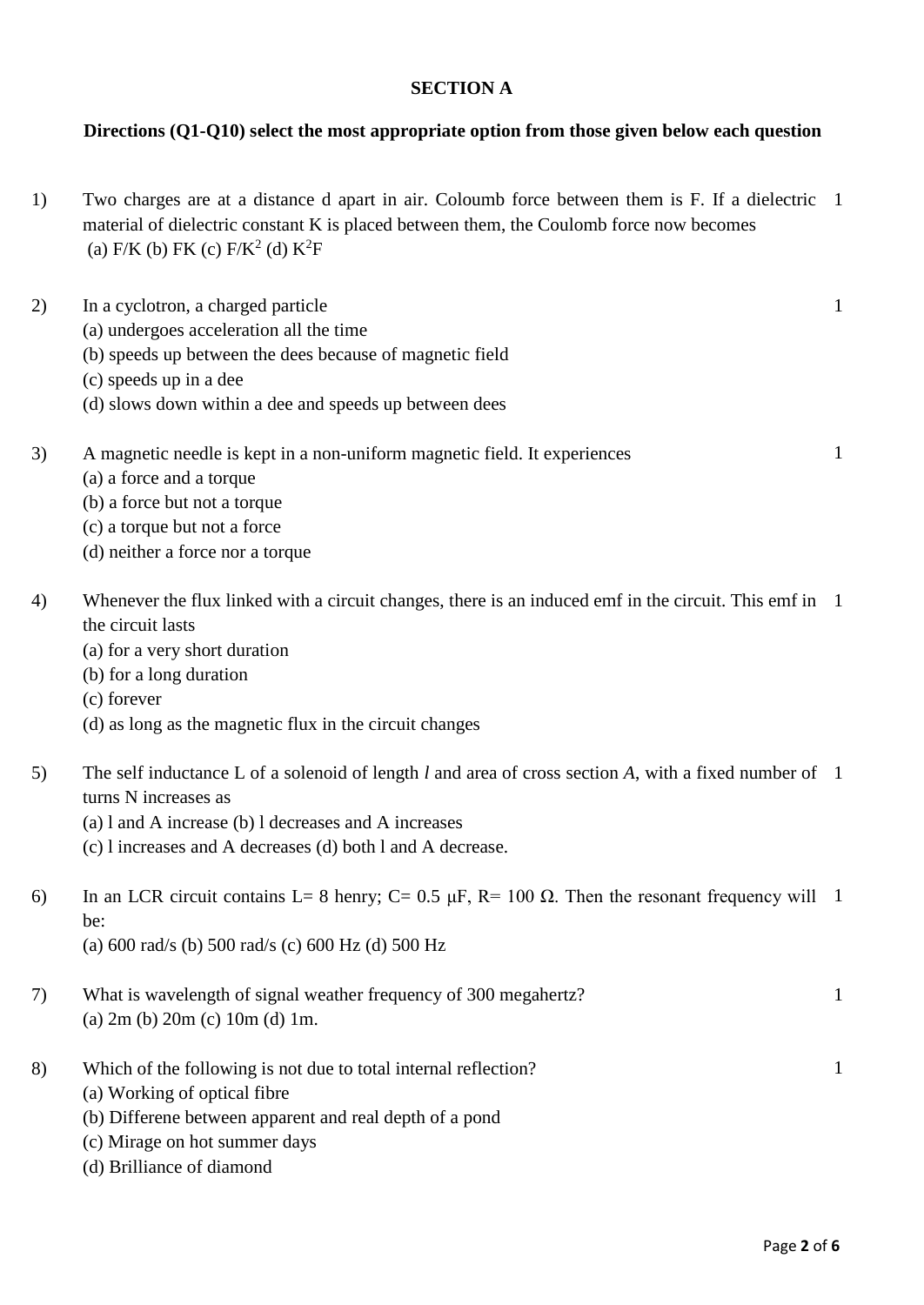| 9)  | If the focal length of the objective lens is increased then magnifying power of                                                                                          | $\mathbf{1}$ |
|-----|--------------------------------------------------------------------------------------------------------------------------------------------------------------------------|--------------|
|     | (a) Microscope will increase but that of telescope decrease                                                                                                              |              |
|     | (b) Microscope and telescope both will increase                                                                                                                          |              |
|     | (c) Microscope and telescope both will decrease                                                                                                                          |              |
|     | (d) Microscope will decrease but that of telescope will increase                                                                                                         |              |
| 10) | Two waves having the intensities in the ratio of 9:1 produce interference. The ratio of maximum 1<br>to minimum intensity is<br>(a) $10:8$ (b) $9:1$ (c) $4:1$ (d) $2:1$ |              |
|     | Directions $(Q11 - Q15)$ Fill in the blanks with appropriate answer.                                                                                                     |              |
| 11) | For light diverging from a point source, the wavefront is _______________________                                                                                        | $\mathbf{1}$ |
|     | <b>OR</b>                                                                                                                                                                |              |
|     | is due to the superposition of two waves coming from two coherent sources.                                                                                               |              |
|     |                                                                                                                                                                          |              |
| 12) |                                                                                                                                                                          | $\mathbf{1}$ |
| 13) | An alpha particle is equivalent to _______________.                                                                                                                      | $\mathbf{1}$ |
|     |                                                                                                                                                                          |              |
| 14) | One electron volt is the _______________ when accelerated through a potential difference of 1 V. 1                                                                       |              |
| 15) | The angle of scattering $\theta$ for zero value of impact parameter b is __________.                                                                                     | $\mathbf{1}$ |
|     |                                                                                                                                                                          |              |
|     | Directions (Q16 - Q20) Answer the following                                                                                                                              |              |
|     |                                                                                                                                                                          |              |
| 16) | What is the energy possessed by an electron for $n = \alpha$ ?                                                                                                           | $\mathbf{1}$ |
| 17) | Doping in silicon with indium leads to which type of semiconductor?                                                                                                      | $\mathbf{1}$ |
|     |                                                                                                                                                                          |              |
| 18) | What is the value of potential barrier of p-n junction made of silicon semiconductor??                                                                                   | 1            |
| 19) | What is direction of diffusion current in a junction diode?                                                                                                              | $\mathbf{1}$ |
|     |                                                                                                                                                                          |              |
| 20) | Which device is used as a voltage regulator?                                                                                                                             | $\mathbf{1}$ |
|     | <b>OR</b>                                                                                                                                                                |              |
|     | Give the ratio of number of holes and number of conduction electrons in an intrinsic<br>semiconductor.                                                                   |              |

# **SECTION B**

21) Two electric bulbs P and Q have their resistances in the ratio of 1 : 2. They are connected in series 2across a battery. Find the ratio of the power dissipation in these bulbs.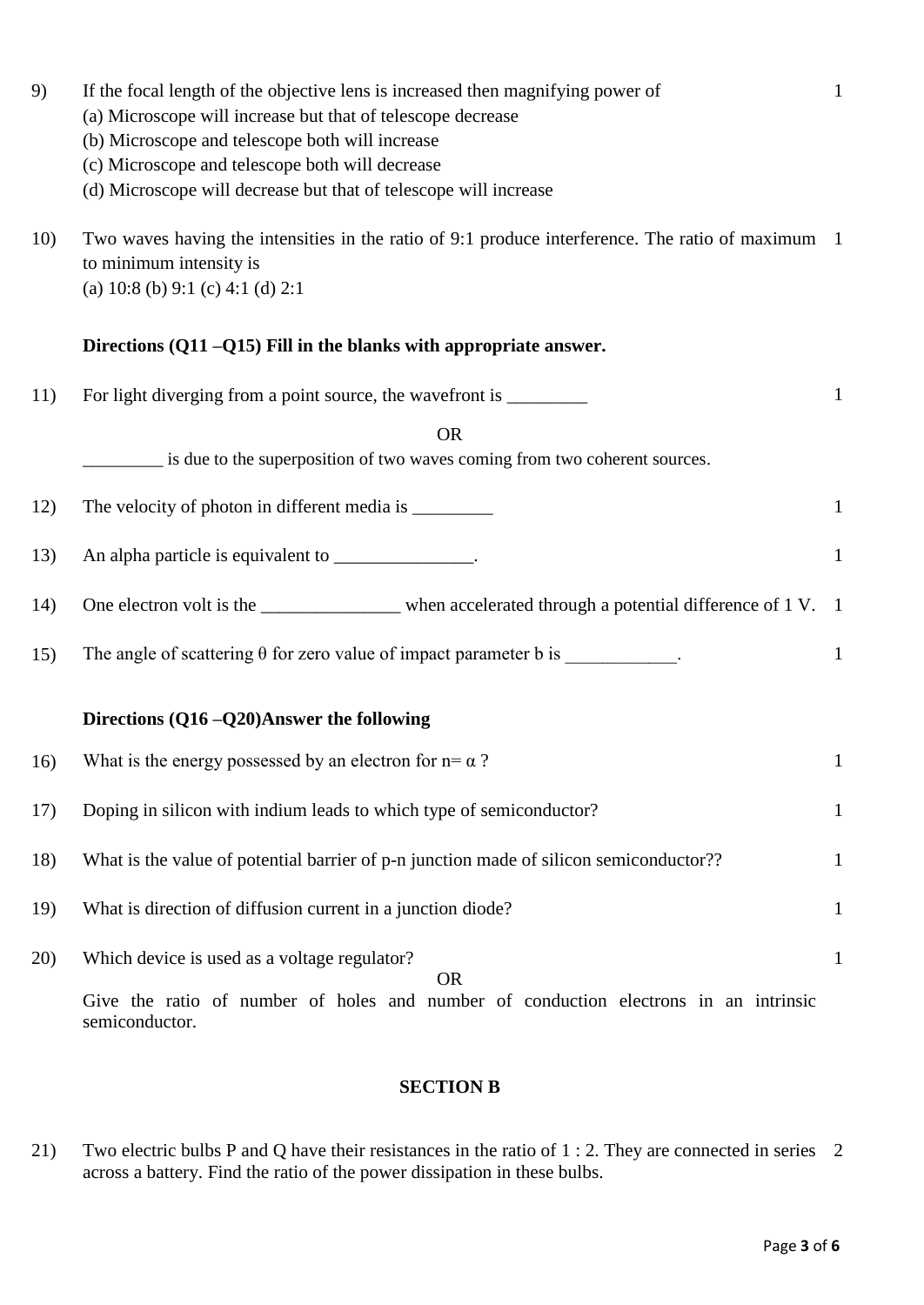22) Following circuit was set up in a meter bridge experiment to determine the value X of an unknown resistance.

**(a)** Write the formula to be used for finding X from the observations.

**(b)** If the resistance R is increased, what will happen to balancing length?



- 23) (a) Define the term magnetic susceptibility and write its relation in terms of relative magnetic 2 permeability.
	- (b) Two magnetic materials A and B have relative magnetic permeabilities of 0.96 and 500. Identify the magnetic materials A and B.
- 24) Draw the magnetic field lines due to a current passing through a long solenoid. Use Ampere's 2 circuital law, to obtain the expression for the magnetic field due to the current I in a long solenoid having n number of turns per unit length.

### OR

A rectangular coil of sides *l* and *b* carrying a current I is subjected to a uniform magnetic field **B** acting perpendicular to its plane. Obtain the expression for the torque acting on it.

- 25) (a) Give one use of electromagnetic radiations obtained in nuclear disintegrations. (b) Give one example each to illustrate the situation where there is (i) displacement current but no conduction current and (ii) only conduction current but no displacement current.
- 26) (a) Monochromatic light of frequency 6.0 x  $10^{14}$  Hz is produced by a laser. The power emitted is 2  $2.0 \times 10^{-3}$  W. Estimate the number of photons emitted per second on an average by the source. (b) Draw a plot showing the variation of photoelectric current versus the intensity of incident radiation on a given photosensitive surface.
- 27) Find the wavelength of the electron orbiting in the first excited state in hydrogen atom.

OR

Write two important limitations of Rutherford nuclear model of the atom.

## **SECTION C**

28) (a) Define the term 'conductivity' of a metallic wire. Write its SI unit.

(b) Using the concept of free electrons in a conductor, derive the expression for the conductivity of a wire in terms of number density and relaxation time. Hence obtain the relation between current density and the applied electric field E.

OR

Four point charges Q, q, Q and q are placed at the corners of a square of side 'a' as shown in the figure.



2

2

3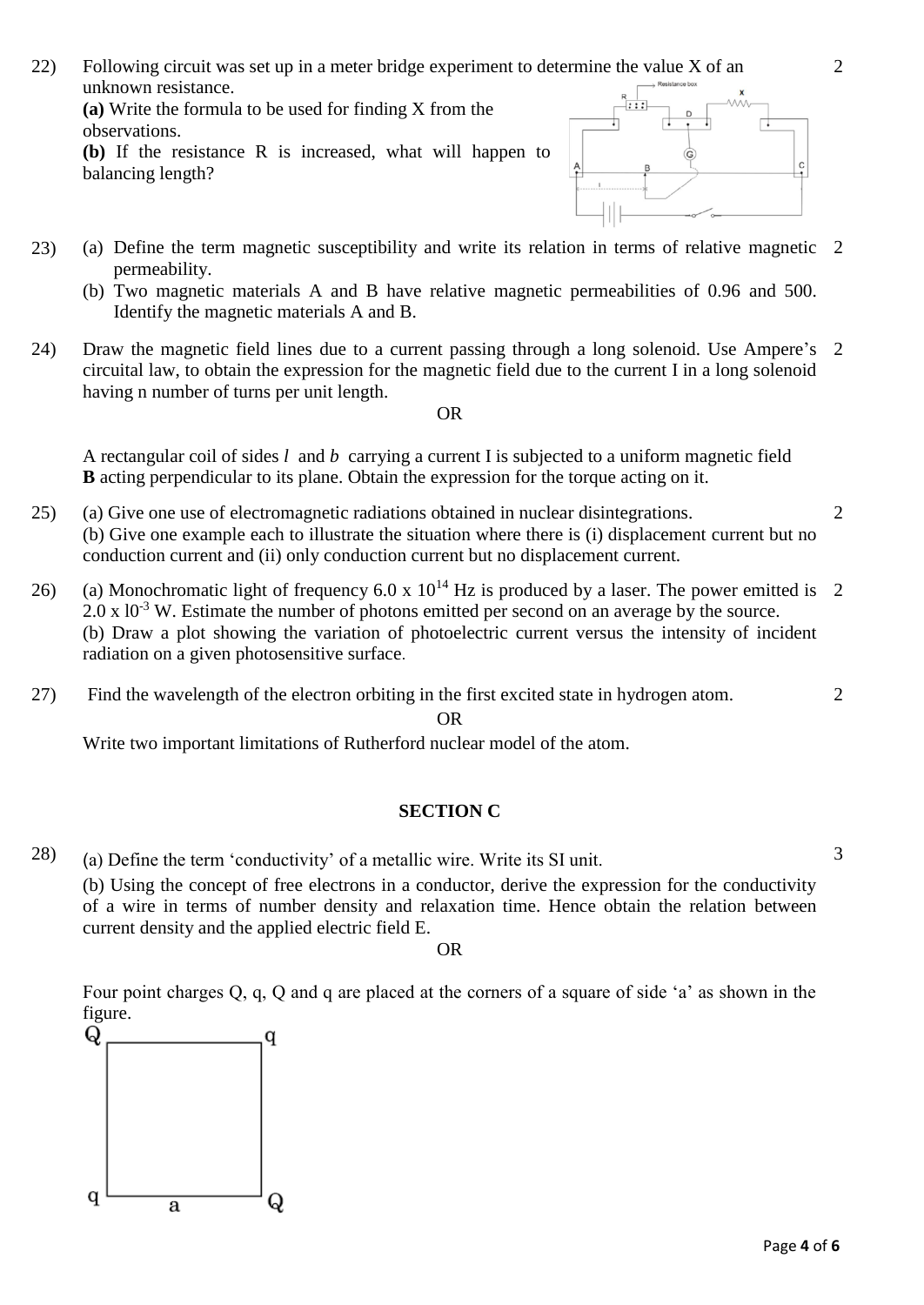Find the

(a) resultant electric force on a charge Q, and

(b) potential energy of this system.

29) In the electric network shown in the figure, use Kirchhoff's rules to calculate the power consumed 3



- 30) Draw a schematic sketch of a moving coil galvanometer and describe briefly its working. "Increasing the current sensitivity of a galvanometer does not necessarily increase the voltage sensitivity'. Justify this statement. 3
- 31) (a) Calculate the distance of an object of height h from a concave mirror of radius of curvature 20 3 cm, so as to obtain a real image of magnification 2. Find the location of image also.
	- (a) Using mirror formula, explain why does a convex mirror always produce a virtual image?.
- 32) Draw a schematic ray diagram of reflecting telescope showing how rays coming from a distant 3 object are received at the eye-piece. Write its two important advantages over a refracting telescope.
- 33) (a) Draw a plot showing the variation of potential energy of a pair of nucleons as a function of their separation. Mark the regions where the nuclear force is (i) attractive and (ii) repulsive. 3

(b) In the nuclear reaction  $n + 92U^{235} \longrightarrow 54Xe^{a} + bSr^{94} + 2n$ determine the values of a and b.

34) (a) Explain with the help of suitable diagram, the two processes which occur during the 3 formations of a p-n junction diode. Hence define the terms (i) depletion region and (ii) potential barrier.

### **SECTION D**

- 35) (a) Use Gauss's law to derive the expression for the electric field (**E**) due to a straight uniformly 5charged infinite line of charge density  $\lambda$  C/m.
	- **(**b**)** Draw a graph to show the variation of E with perpendicular distance r from the line of charge.
	- (c) Find the work done in bringing a charge q from perpendicular distance  $r_1$  to  $r_2$  ( $r_2 > r_1$ ).

#### OR

- (i) State the principle of working of a potentiometer.
- (ii) In the following potentiometer circuit AB is a uniform wire of length 1 m and resistance 10 W. Calculate the potential gradient along the wire and balance length  $AO (= l)$ )

Why alloys like constantan and manganin are used for making standard resistors ?